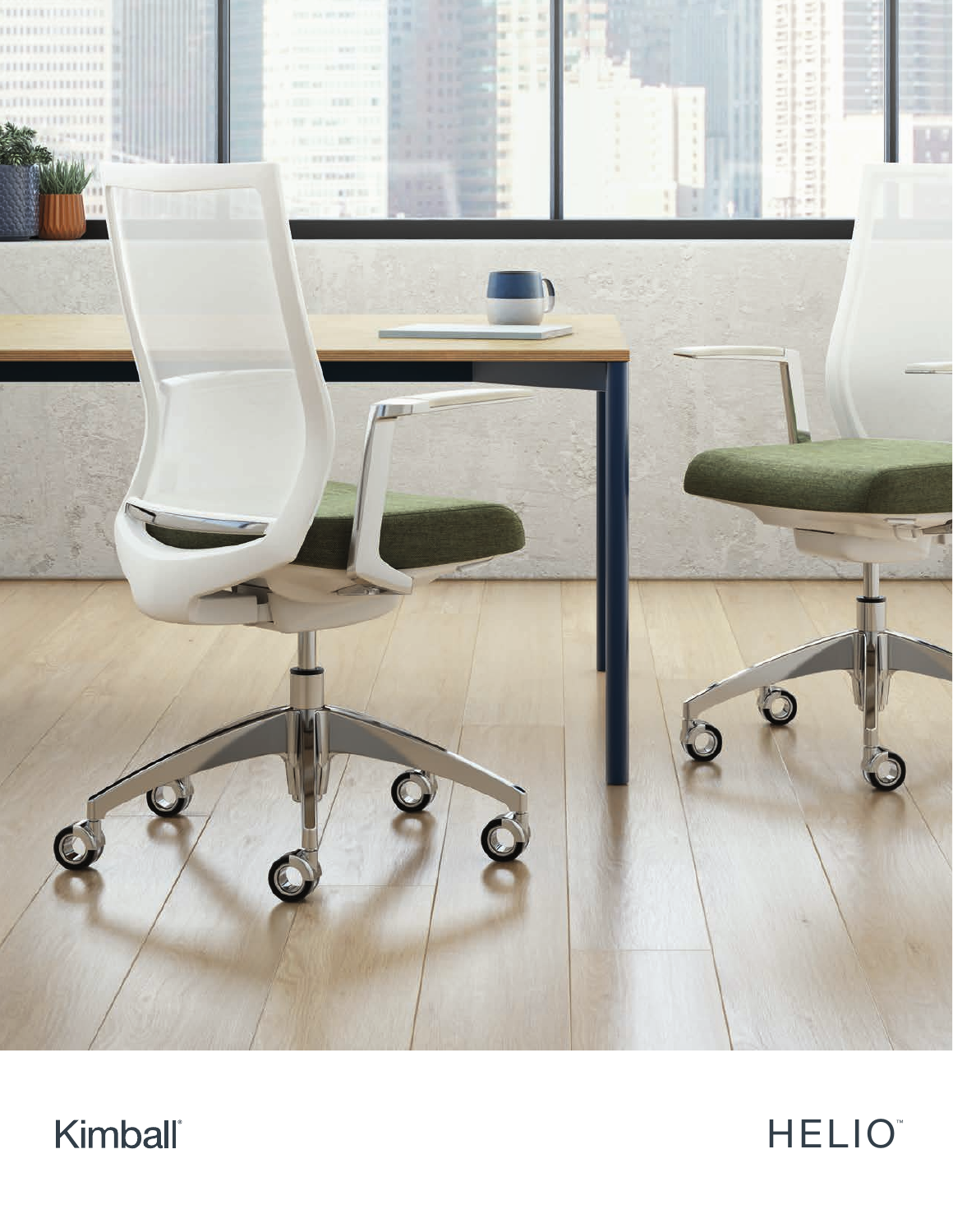

-1

**SE LINE** 

 $\bigodot$ 

## VISUAL MINIMALISM FOR MAXIMUM WELL-BEING

Greater exposure to natural light increases creativity, communication and happiness. That's why we've taken a different design approach with Helio. Rather than framing it to be a focal point, we've created that perfect balance of visual continuity and personal comfort. Blending harmoniously with its surroundings, Helio gives people access to natural light, elevating their comfort and well-being.

*Also shown* Table: KORE / Standing-Height Table: fiXt / Fabric Tiles: Traxx & Tiles